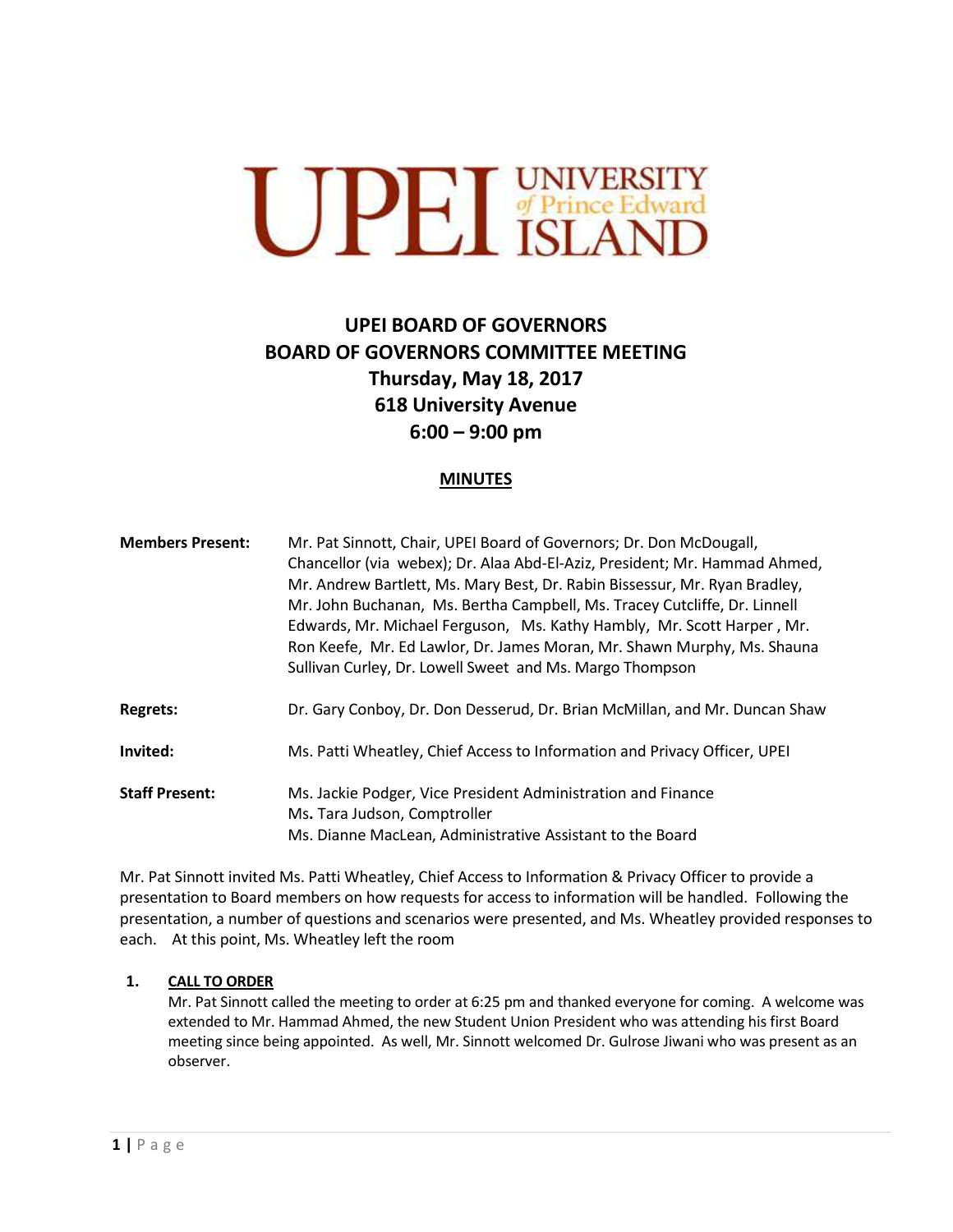## **2. APPROVAL OF MINUTES**

The draft minutes of the UPEI Board of Governors' meeting of April 10, 2017 were circulated to Board members prior to the meeting and a couple of amendments were suggested. The following motion was then proposed:

## **1) MOVED by Dr. Linnell Edwards, SECONDED by Mr. Ed Lawlor that the minutes of the April 10, 2017 meeting of the UPEI Board of Governors be approved as amended. CARRIED**

## **3. PRESIDENT'S REPORT**

President Abd-El-Aziz provided a written report which was circulated prior to the meeting. He spoke to the current status of applications. There are 11% more applications at present than there were at the same time last year. The President indicated that he will provide updates to the Board every month on applications, but we can't officially report final numbers until after October 15, 2017.

## **4. CHAIR'S REPORT**

Mr. Sinnott reported on the following items:

- i) He attended Convocation ceremonies at which over 950 students graduated. Among those graduating was Mrs. Abd-El-Aziz who received her Masters in Nursing degree.
- ii) He reported that Dr. Alaa Abd-El-Aziz was selected as one of the Atlantic Business Magazine's Top 50 CEOs this past week in St. John's, Newfoundland.
- iii) A day before the above awards, approximately 35 UPEI alumni met in St. John's at a function arranged for them by our Development and Alumni Affairs Department.
- iv) Mr. Sinnott reminded Board members of our upcoming Board Retreat planned for Friday, May 26 at 618 University Avenue.

#### **5. STUDENT UNION REPORT**

Mr. Hammad Ahmed informed Board members as to the Student Union Executive membership which is noted below:

| President                          | Hammad Ahmed     |
|------------------------------------|------------------|
| Vice President Academic & External | Taya Nabuurs     |
| Vice President Student Life        | Megan Rix        |
| Vice President Finance             | William McGuigan |

Students were surveyed about Moodle and myUPEI. Feedback was provided to the Registrar with the hopes that the system will be improved before fall. A New Student Orientation Coordinator (Owen Shaw) has been elected. The Student Union has received \$6500 increase in funding, and 21 students have been approved for travel in May and June. The estimate to refresh the Student Union was not accurate and has been deemed to cost \$100,000 more than estimated. Therefore, the "refresh" has been put on hold for this year.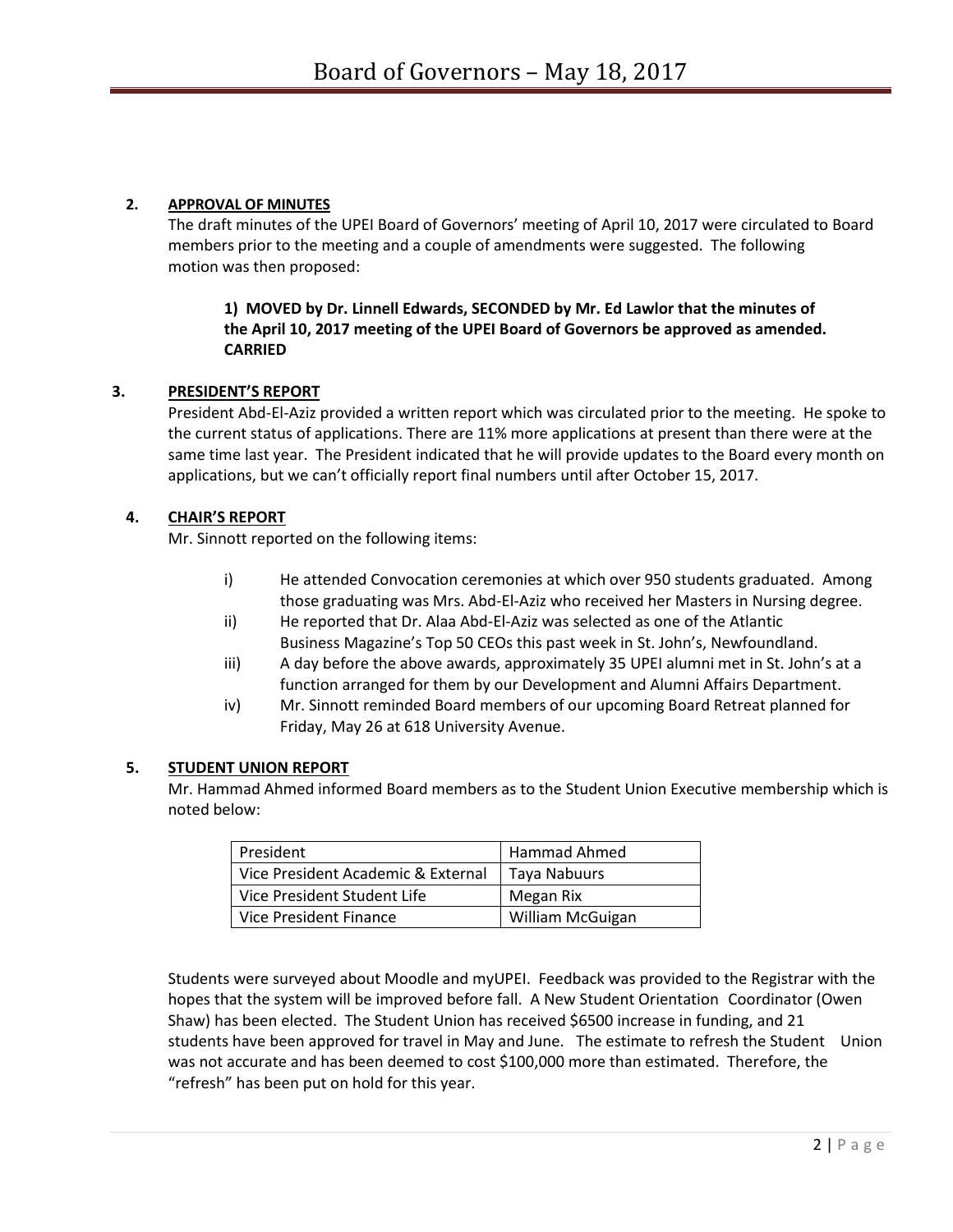## **6. SENATE REPORT TO BOARD OF GOVERNORS**

Dr. Linnell Edwards provided the following report to the Board:

i) Retiring Senate members received "Certificates of Appreciation" for their service to Senate. ii) Approximately 940 degrees will be presented at Convocation on May 13<sup>th</sup>. iii) Program modifications were made to the Master of Arts in Island Studies (MAIS) iv) Senate approved the renaming of the School of Nursing to the Faculty of Nursing. v) The President reported on the number of student applications to date

## **7. APPROVAL OF TWO E-VOTE RECOMMENDATIONS**

There were two e-votes presented for Board approval. The first was presented by Mr. Ron Keefe on behalf of the Board Finance and Audit Committee to approve the budget to complete renovations to Memorial Hall. The following motion was presented:

**2) MOVED by Dr. Linnell Edwards, SECONDED by Mr. Ron Keefe that the UPEI Board of Governors approves the budget of \$1,458,000 to complete renovations to Memorial Hall as presented and as recommended by the Finance and Audit Committee. CARRIED**

It was agreed that the second E-vote be presented "in camera" during the Human Resources Committee Report.

#### 8. **BOARD COMMITTEES**

At this point in the meeting, the Chair decided to deal with item 8. f) ii) first

f) Executive Committee Report

ii) Renaming of the School of Nursing The rationale for renaming the School of Nursing to the Faculty of Nursing was written and presented by Dr. Gulrose Jiwani and provided to Board members for information. The following motion was proposed:

**3) MOVED by Dr. Linnell Edwards, SECONDED by Ms. Bertha Campbell that the UPEI Board of Governors approves the renaming of the UPEI School of Nursing to the UPEI Faculty of Nursing as recommended by the Executive Committee. CARRIED**

Dr. Jiwani left the room at this time.

#### a) Governance and Appeals Committee Report

i) "In Camera" Guidelines: Mr. Shawn Murphy provided the "in Camera" Guidelines to Board members prior to the meeting and there being no discussion, the following motion was proposed:

**4) MOVED by Mr. Shawn Murphy, SECONDED by Ms. Shauna Sullivan Curley that the UPEI Board of Governors approves the "In Camera" Guidelines document as presented and as recommended by the Governance and Appeals Committee. CARRIED**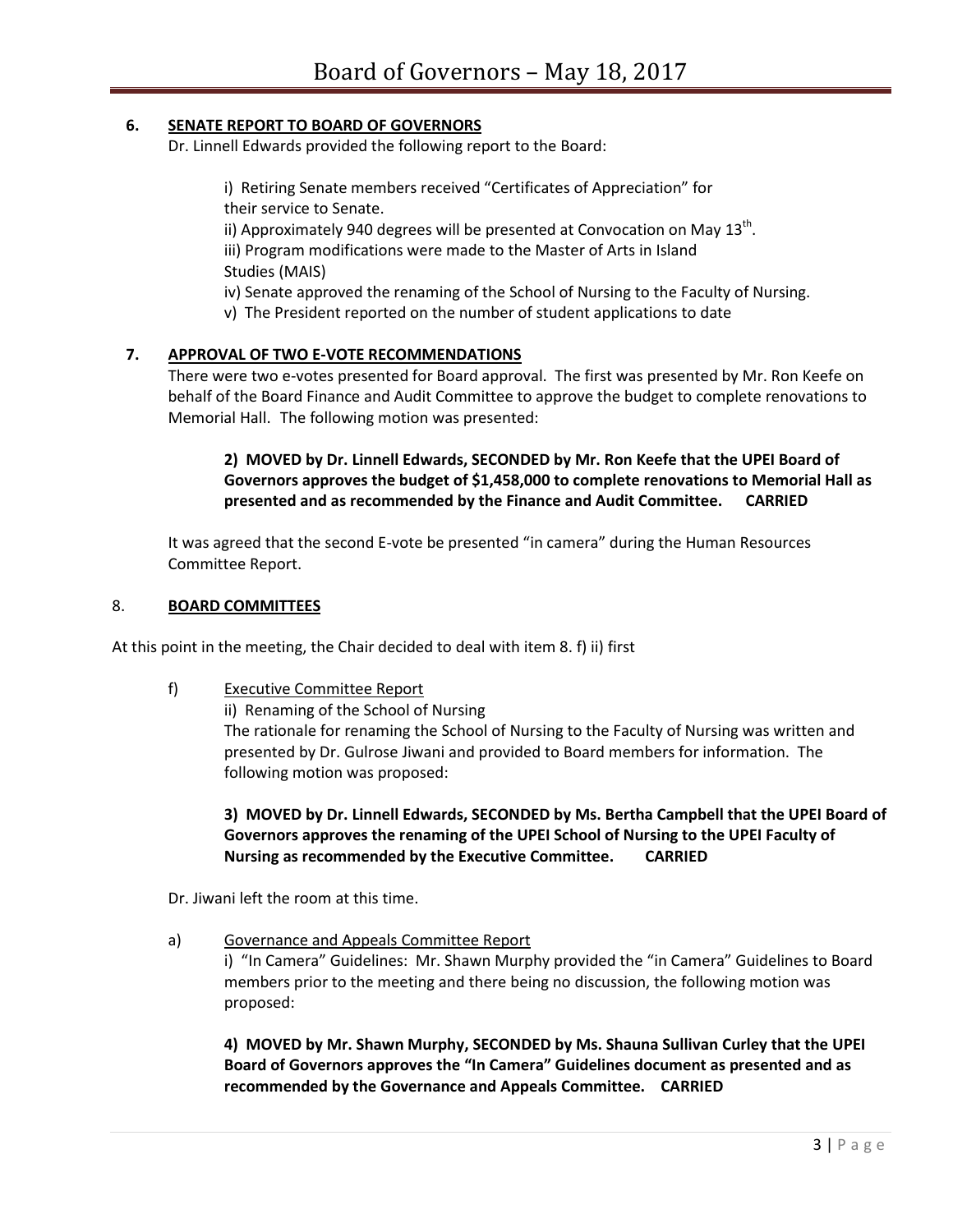ii) "Rules of Order": Mr. Shawn Murphy provided the "Rules of Order" document to Board members and the following motion was proposed:

## 5**) MOVED by Mr. Shawn Murphy, SECONDED by Ms. Margo Thompson that the UPEI Board of Governors approves the "Rules of Order" document as presented and as recommended by the Governance and Appeals Committee. CARRIED**

Mr. Murphy also reminded Board members of the upcoming Board Retreat and handed out some reading material as preparation for the day. He also reminded Board members to complete the meeting survey for board meetings prior to leaving today's meeting.

b) Development, FR & ER Committee Report There have been no meetings of this committee since the April Board meeting. President Abd-El-Aziz reported that the Inspire Campaign has reached the \$38M mark and that the Campaign is tracking well towards its \$50M goal.

# c) Finance and Audit Committee Report

Mr. Ron Keefe reported that the Finance and Audit Committee met on May  $8^{th}$  and the following issues were covered:

i) Project Beacon is progressing nicely and still being monitored closely. More staff than planned was required to backfill positions. This caused some added costs to the project, but these costs will be covered by the project contingency. ii) The Operating Budget for 2017-2018 was presented as a balanced budget. A tuition increase of 3% was necessary, but UPEI's tuition continues to be one of the lowest in Canada. UPEI added new programs and increased the number of faculty, and each Dean and the CIO were provided funds in their budgets to address the costs related to these items. After some discussion, the following motion was proposed:

# **6) MOVED by Mr. Ron Keefe, SECONDED by Dr. Lowell Sweet that the UPEI Board of Governors approves the 2017-2018 Operating Budget as presented and as recommended by the Finance and Audit Committee. CARRIED**

#### **MEETING MOVED TO CLOSED SESSION**

d) Human Resources Committee Report

## **MEETING RETURNED TO OPEN SESSION**

e) Property and Asset Committee Report

Ms. Margo Thompson informed Board members that the Committee has not met since the April Board meeting. Since that meeting, the state of the parking lots has been communicated to Administration and it has been noted that some of these are in serious need of repair. Administration has put out a proposal to look at repairing these parking lots over the summer months and will be bringing this issue to the Property and Asset Committee in the near future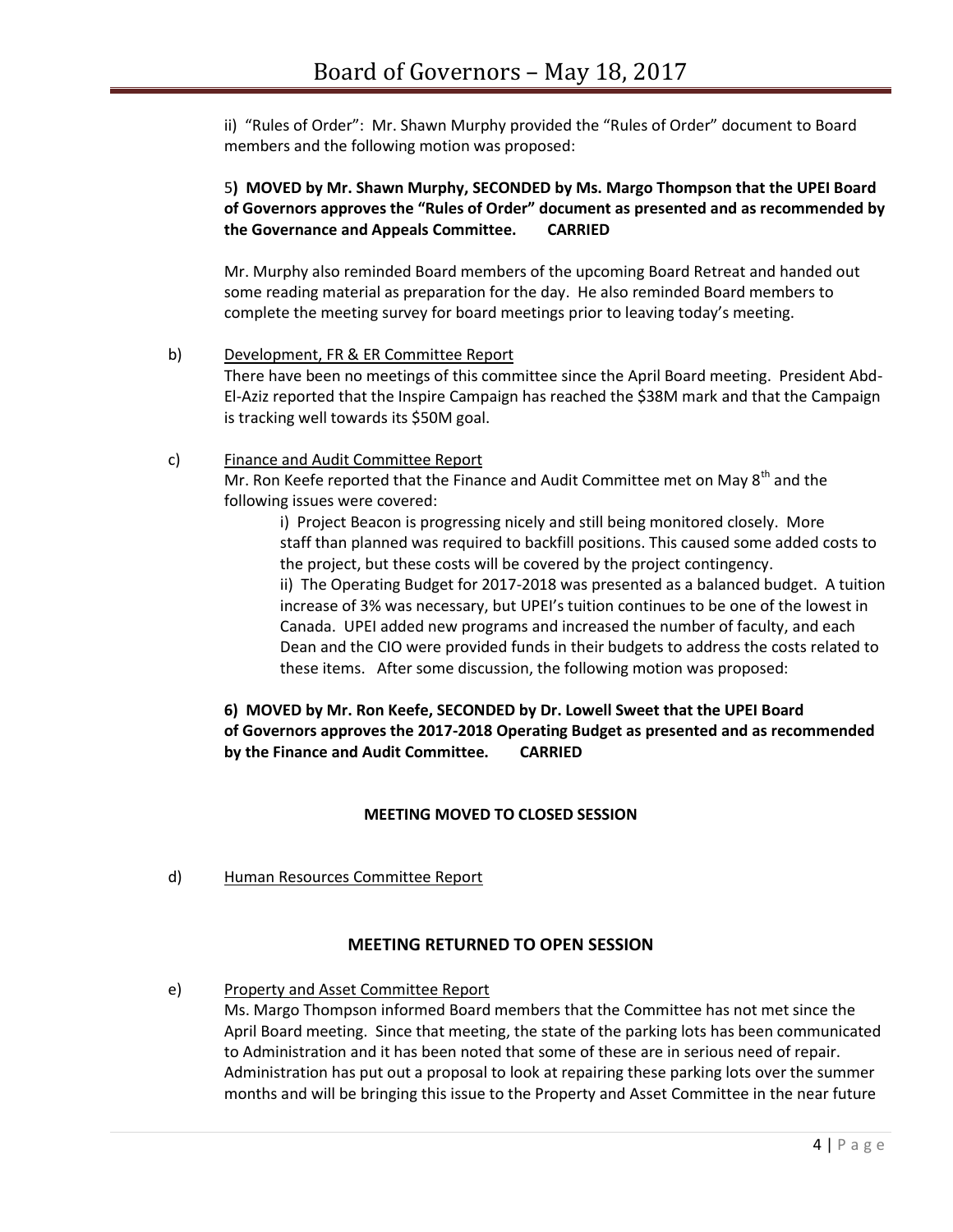for approval. Once approved at this Committee, it will require approval by the Finance and Audit Committee, Executive Committee and Board of Governors.

Ms. Thompson also indicated that in the fall she'd like for the Property and Asset Committee to participate in a tour of buildings that have received recent renovations.

f) Executive Committee Report

i) Approval of Bargaining Team – CUPE 501: Mr. Pat Sinnott provided a memo stating that we expect receipt of "notice to bargain" from CUPE 501. In anticipation of this notice, Administration has formulated a UPEI negotiation committee as noted below:

| <b>Vice-President, Administration</b>  | <b>Ms. Jackie Podger</b>  |
|----------------------------------------|---------------------------|
| and Finance                            |                           |
| <b>Associate Vice-President, HR</b>    | <b>Ms. Susan Connolly</b> |
| <b>Director, Facilities Management</b> | <b>Mr. Greg Clayton</b>   |

The Board Executive Committee approved this negotiating committee at its meeting on May 9<sup>th</sup>, and recommended it for Board approval.

# **21) MOVED by Ms. Margo Thompson, SECONDED by Mr. Hammad Ahmed that the UPEI Board of Governors approve the above UPEI Negotiating committee for the purpose of negotiating with the CUPE 501 as recommended by the UPEI Board Executive Committee.**

#### **CARRIED**

III) Board of Governors Meeting Dates 2017-2018: Mr. Pat Sinnott presented a draft schedule of meeting dates for 2017-2018. The following motion was proposed:

**22) MOVED by Ms. Bertha Campbell, SECONDED by Dr. James Moran that the following five (5) dates be approved as Board of Governors' meeting dates for 2017-2018:**

> **October 5, 2017 November 23, 2017 January 25, 2018 April 4, 2018 May 17, 2018**

iv) CARI Update: Mr. Sinnott reported that we are still dealing with the situation of naming rights with CARI. CARI has asked the University to contribute additional funds for to the CARI capital plans, but UPEI is awaiting information from CARI regarding the deal that CARI made with Bell Aliant regarding naming rights.

v) New Board Members: Mr. Sinnott noted that two Board members have terms ending on May 31, 2017 – Dr. Lowell Sweet and Mr. Shawn Murphy. Mr. Murphy is willing to serve one additional year and the Executive Committee is in support of this. The Executive Committee